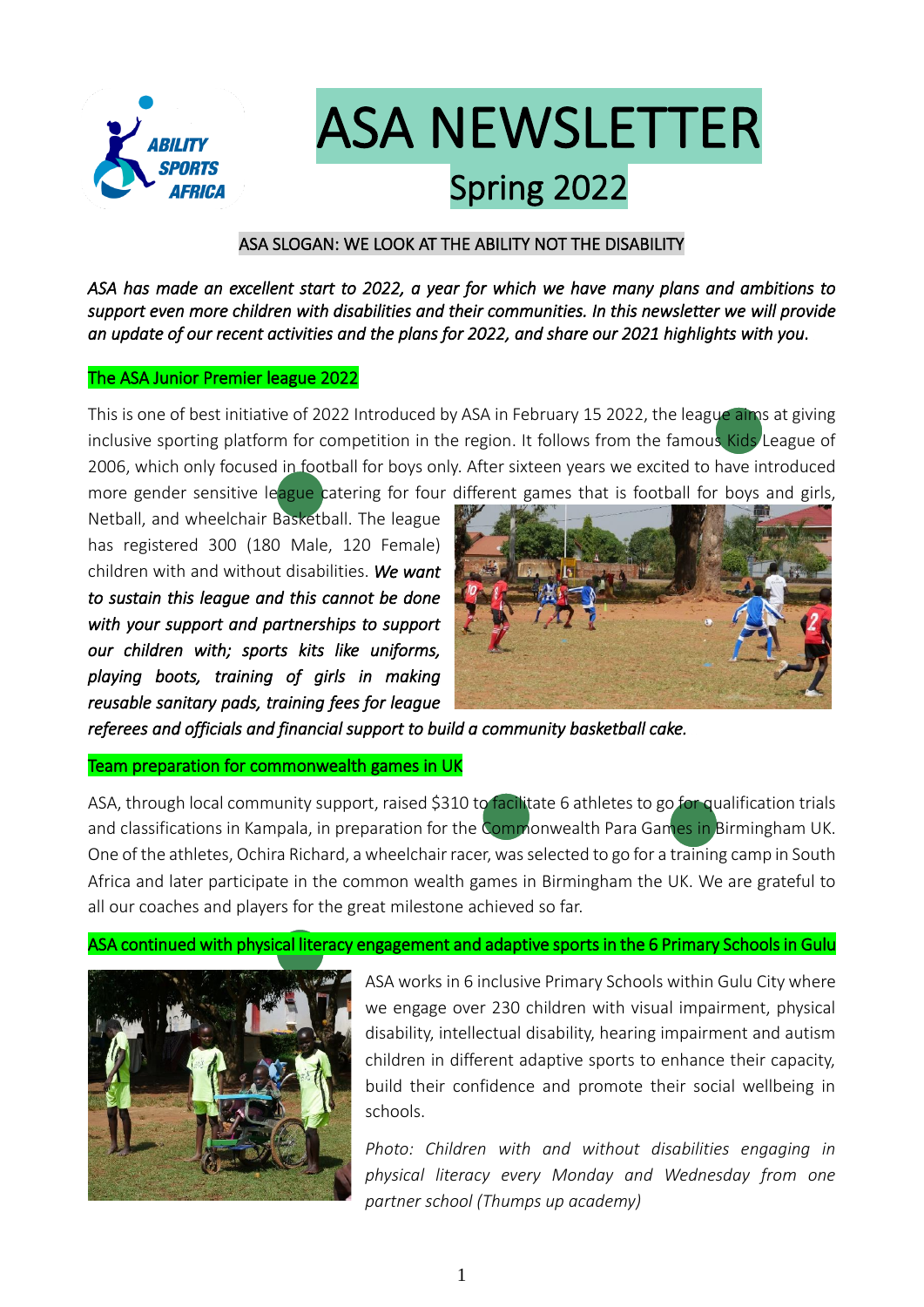## Plans for 2022

The year 2022 has started in a high note with all our goals and mission clearly stated, our volunteers more than ready to create social impact more than last year and that will be possible now that the impact of the Covid-19 pandemic, has reduced in Uganda. Below are some of the activities we plan to do.

- Organise Gulu Cooperate League in June to mobilise resources to sponsor 30 children with disabilities in school and provide scholastic materials.
- Weekly physical literacy for school going children with and without disabilities at primary schools.
- Expanding our training to train primary school teachers (last year we trained 40 but there are 400 teachers in the region!) in adaptive sports to include children with disabilities in school sports activities
- Donating hygiene kits to 100 girls with disabilities in 6 primary schools within Gulu
- Strengthen ASA through various activities including training and induction for volunteer staffs of ASA on disability sports, language and inclusion, and creating a 5-year strategic plan.
- Disability Day celebrations and a Christmas Party for the children and their parents.

To organize these activities, we need your support more than ever! Please support children and youth with disabilities, their families and communities this year by becoming a monthly donor, or supporting one of our campaigns.

You can donate to us directly using our Given Gain page [https://www.givengain.com/cause/31544/,](https://www.givengain.com/cause/31544/) or contact us (details on last page) to determine the best option for you.

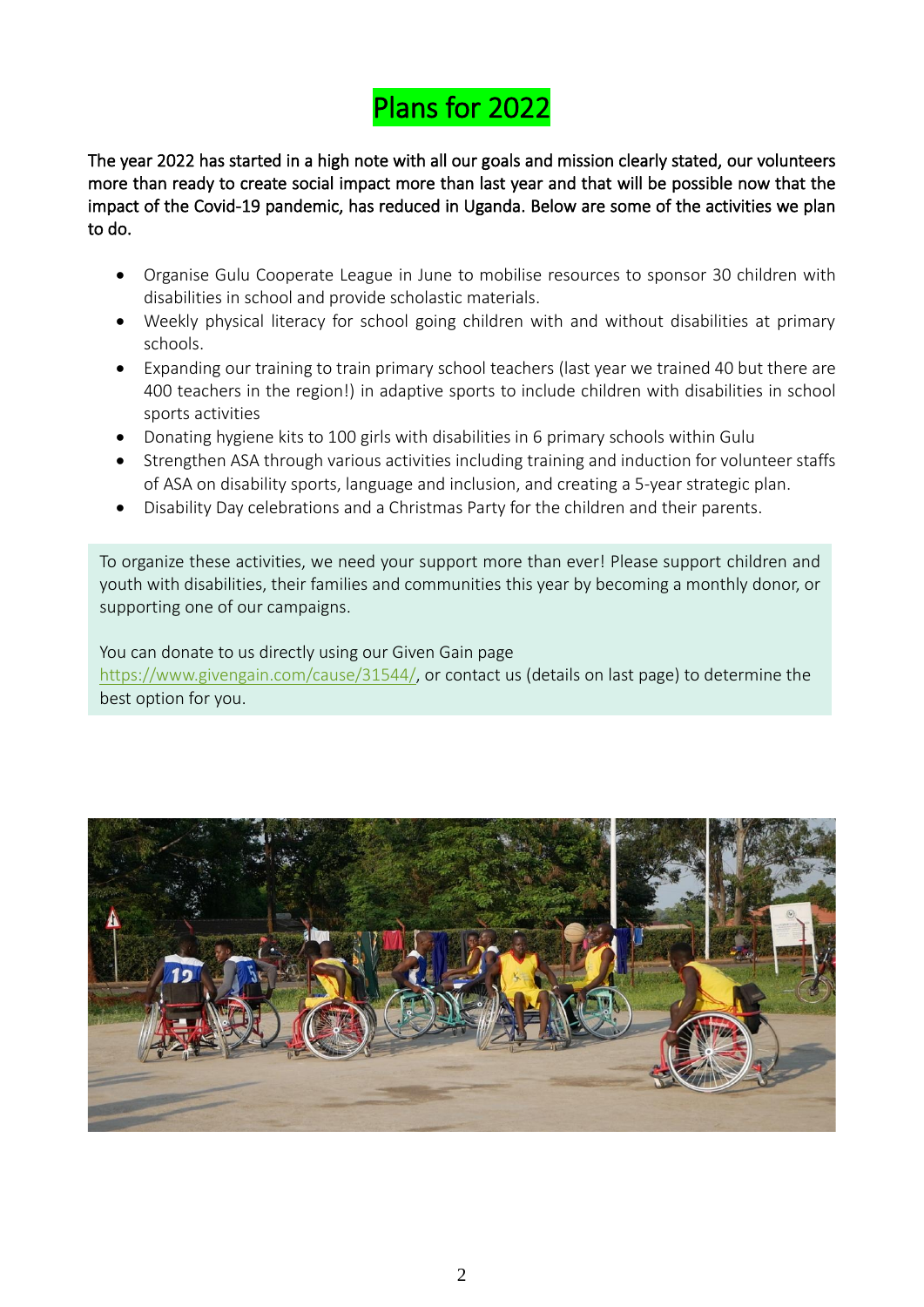### Our achievements in 2021 Supporting children with disabilities and their families through the Covid-19 pandemic

The outbreak of Covid-19 in 2020 was a big challenge for ASA as a young community-based organization we really struggled in the first five months of the pandemic. Being a sports organization all our activities were suspended due to the government preventive lockdown measures. In addition there was fear among our beneficiaries, businesses were closed, and life became difficult for ASA's passionate volunteers as well as the community at large. The future of the organization was at stake without funding opportunities which impacted on the organization bills such as rents, administrative cost and stipends for volunteers.

We would like to thank all our supporters, the great commitment of our volunteers and the Board of Directors of ASA, for supporting the ASA team and our campaigns throughout the Covid-19 pandemic. Your contributions have been invaluable! With this support we were able to support the following activities.

- People with disabilities and vulnerable families were largely excluded from government support schemes, and without income, children suffered from malnutrition. Our Big Heart for Humanity campaign supported 40 children and 15 youth with disabilities and their families members through Covid-19 food relief packages.
- Through this campaign, ASA was also able to complete a house for a single mother of two children, one of which has cerebral palsy, who had become homeless during the Covid-19 pandemic.



- We trained 40 teachers from 20 Primary School in rural Districts of Amuru and Gulu on Adaptive Sports and Inclusive physical education.
- We organized the 2021 Deaf Challenge Cup, in which 266 children took part, including 46 children with disabilities
- We organized a Christmas part for 30 children with disabilities, which included adaptive games, music and dance. On top of that school going children received scholastic materials and food packages for them and their families.